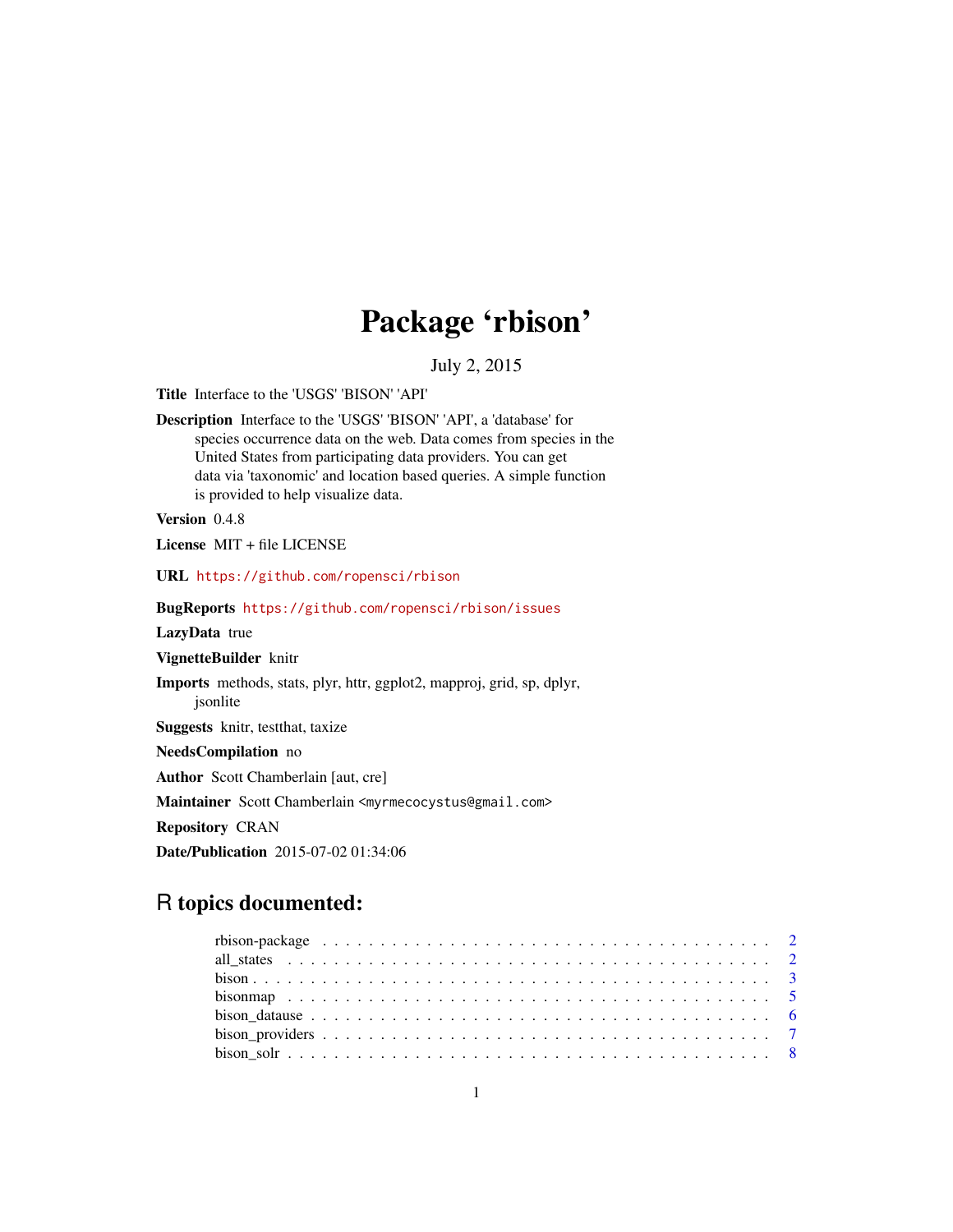<span id="page-1-0"></span>

| Index |  |
|-------|--|
|       |  |
|       |  |
|       |  |
|       |  |
|       |  |

rbison-package *rbison is an interface to the USGS Bison API.*

#### Description

To get started, see the vignette in vignette(package="rbison")

#### Details

See <http://bison.usgs.ornl.gov/doc/api.jsp> for API docs for the BISON API.

To cite rbison, do citation(package='rbison')

Use the following format to cite data retrieved from BISON:

Biodiversity occurrence data published by: (Accessed through Biodiversity Information Serving our Nation (BISON), bison.usgs.ornl.gov, YYYY-MM-DD).

For example:

Biodiversity occurrence data published by: Field Museum of Natural History, Museum of Vertebrate Zoology, University of Washington Burke Museum, and University of Turku (Accessed through Biodiversity Information Serving our Nation (BISON), bison.usgs.ornl.gov, 2013-04-22).

#### Author(s)

Scott Chamberlain <myrmecocystus@gmail.com>

all\_states *Data for a states map*

#### Description

Data for a states map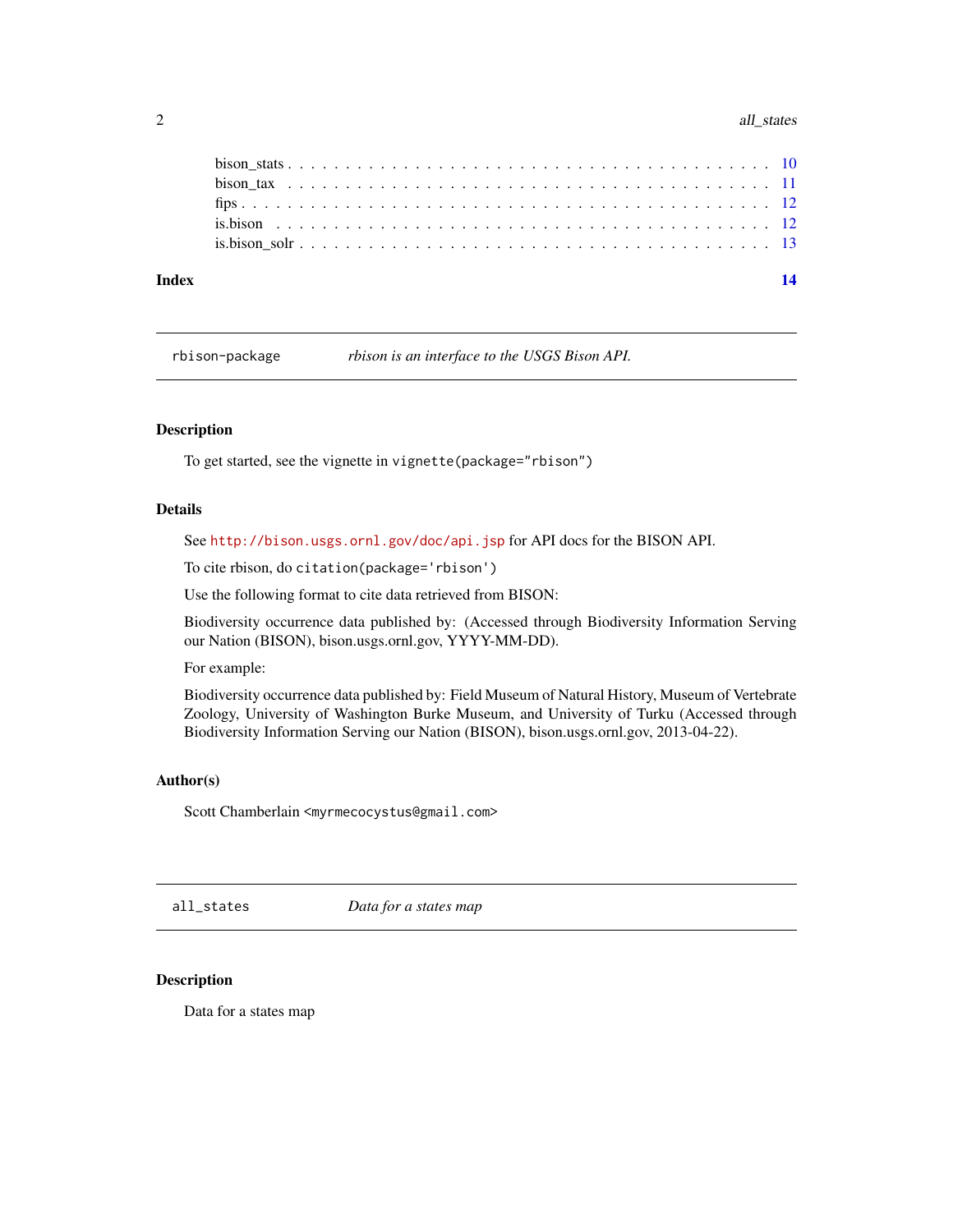<span id="page-2-1"></span><span id="page-2-0"></span>

Search for and collect data from the USGS Bison API.

#### Usage

```
bison(species = NULL, type = "scientific_name", tsn = NULL,
 start = NULL, count = 10, countyFips = NULL, county = NULL,
  state = NULL, aoi = NULL, aoibbox = NULL, params = NULL,
 what = "all", ...)
```
### Arguments

| species    | (character) A species name.                                                                                                                                                                                                                                                                                                                                                                                            |
|------------|------------------------------------------------------------------------------------------------------------------------------------------------------------------------------------------------------------------------------------------------------------------------------------------------------------------------------------------------------------------------------------------------------------------------|
| type       | (character) Type, one of scientific_name or common_name.                                                                                                                                                                                                                                                                                                                                                               |
| tsn        | (numeric) Specifies the TSN to query by. If you supply a tsn it doesn't make<br>sense to supply a species name as well. Example:162003.                                                                                                                                                                                                                                                                                |
| start      | (numeric) Record to start at.                                                                                                                                                                                                                                                                                                                                                                                          |
| count      | (numeric) Number of records to return.                                                                                                                                                                                                                                                                                                                                                                                 |
| countyFips | (character) Specifies the county fips code to geographically constrain the search<br>to one county. Character must be supplied as a number starting with zero may<br>lose the zero. Eg: "49015".                                                                                                                                                                                                                       |
| county     | (character) County name. As codes are a pain in the ass, you can put in the<br>county name here instead of specifying a countyFips entry, and bison will at-<br>tempt to look up the countyFips code. (character)                                                                                                                                                                                                      |
| state      | (character) Specifies the state name to geographically constrain the search. Ex-<br>ample: Tennessee.                                                                                                                                                                                                                                                                                                                  |
| aoi        | Specifies a WKT (Well-Known Text) polygon to geographically constrain the<br>search. Eg.: c(-111.06 38.84, -110.80 39.377, -110.20 39.17, -110.20 38.90,<br>$-110.63$ 38.67, $-111.06$ 38.84), which calls up the occurrences within the spec-<br>ified area. Check out the Wikipedia page here http://en.wikipedia.org/<br>wiki/Well-known_text for an in depth look at the options, terminology, etc.<br>(character) |
| aoibbox    | Specifies a four-sided bounding box to geographically constrain the search (us-<br>ing format: minx, miny, maxx, maxy). The coordinates are Spherical Mercator<br>with a datum of WGS84. Example: -111.31,38.81,-110.57,39.21 (character)                                                                                                                                                                              |
| params     | (character) String of parameters, one of providerID, resourceID, basisOfRecord,<br>catalogNumber, year, computedStateFips, hierarchy_homonym_string, TSNs,<br>recordedBy, occurrenceID, collectorNumber, provider, ownerInstitutionCollec-<br>tionCode, eventDate, providedScientificName, scientificName, ITISscientific-<br>Name, providedCommonName, ITIScommonName, kingdom, ITIStsn, centroid,                    |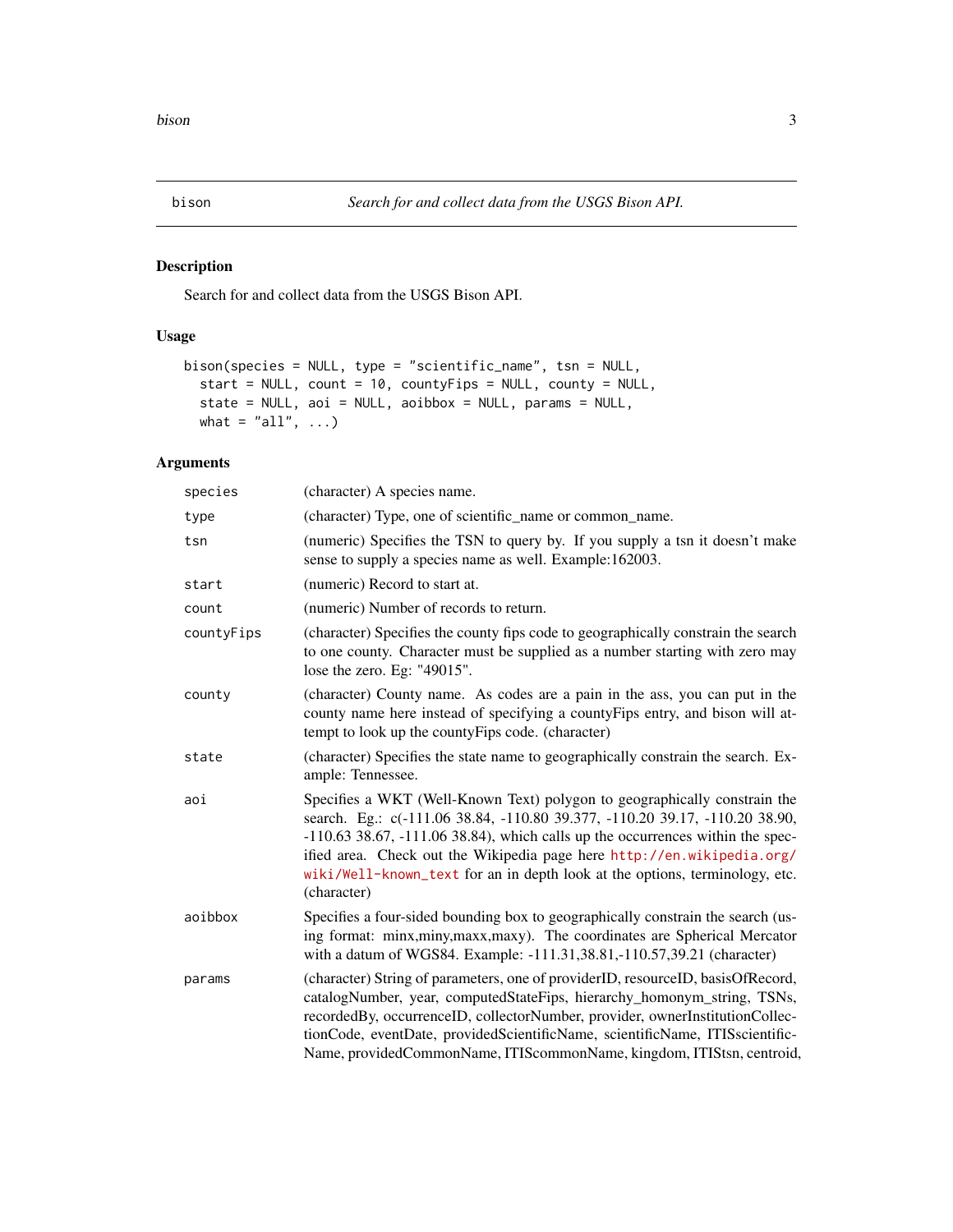<span id="page-3-0"></span>

|          | higherGeographyID, computedCountyFips, providedCounty, calculatedCounty,<br>stateProvince, calculatedState, countryCode. See examples.                                                                                                                                 |
|----------|------------------------------------------------------------------------------------------------------------------------------------------------------------------------------------------------------------------------------------------------------------------------|
| what     | What to return? One of 'all', 'summary', 'points', 'counties', 'states', 'raw',<br>or 'list'. All data is returned from the BISON API, but this parameter lets you<br>select just the parts you want, and the rest is discarded before returning the result<br>to you. |
| $\cdots$ | Further args passed on to httr::GET. See examples.                                                                                                                                                                                                                     |

#### See Also

[bison\\_solr](#page-7-1) [bison\\_tax](#page-10-1)

#### Examples

```
## Not run:
bison(species="Bison bison", count=50, what='summary')
bison(species="Bison bison", count=50, what='points')
bison(species="Bison bison", count=50, what='counties')
bison(species="Bison bison", count=50, what='states')
bison(species="Bison bison", count=50, what='raw')
bison(species="Bison bison", count=50, what='list')
out <- bison(species="Bison bison", count=50) # by default gets 10 results
out$summary # see summary
out$counties # see county data
out$states # see state data
bisonmap(out, tomap = "points")
bisonmap(out, tomap = "county")
bisonmap(out, tomap = "state")
# Search for a common name
bison(species="Tufted Titmouse", type="common_name", what='summary')
# Constrain search to a certain county, 49015 is Emery County in Utah
bison(species="Helianthus annuus", countyFips = "49015")
# Constrain search to a certain county, specifying county name instead of code
bison(species="Helianthus annuus", county = "Los Angeles")
bison(species="Helianthus annuus", county = "Los")
# Constrain search to a certain aoi, which turns out to be Emery County, Utah as well
bison(species="Helianthus annuus",
 aoi = "POLYGON((-111.06360117772908 38.84001566645886,
                 -110.80542246679359 39.37707771107983,
                 -110.20117441992392 39.17722368276862,
                 -110.20666758398464 38.90844075244811,
                 -110.63513438085685 38.67724220095734,
                 -111.06360117772908 38.84001566645886))")
```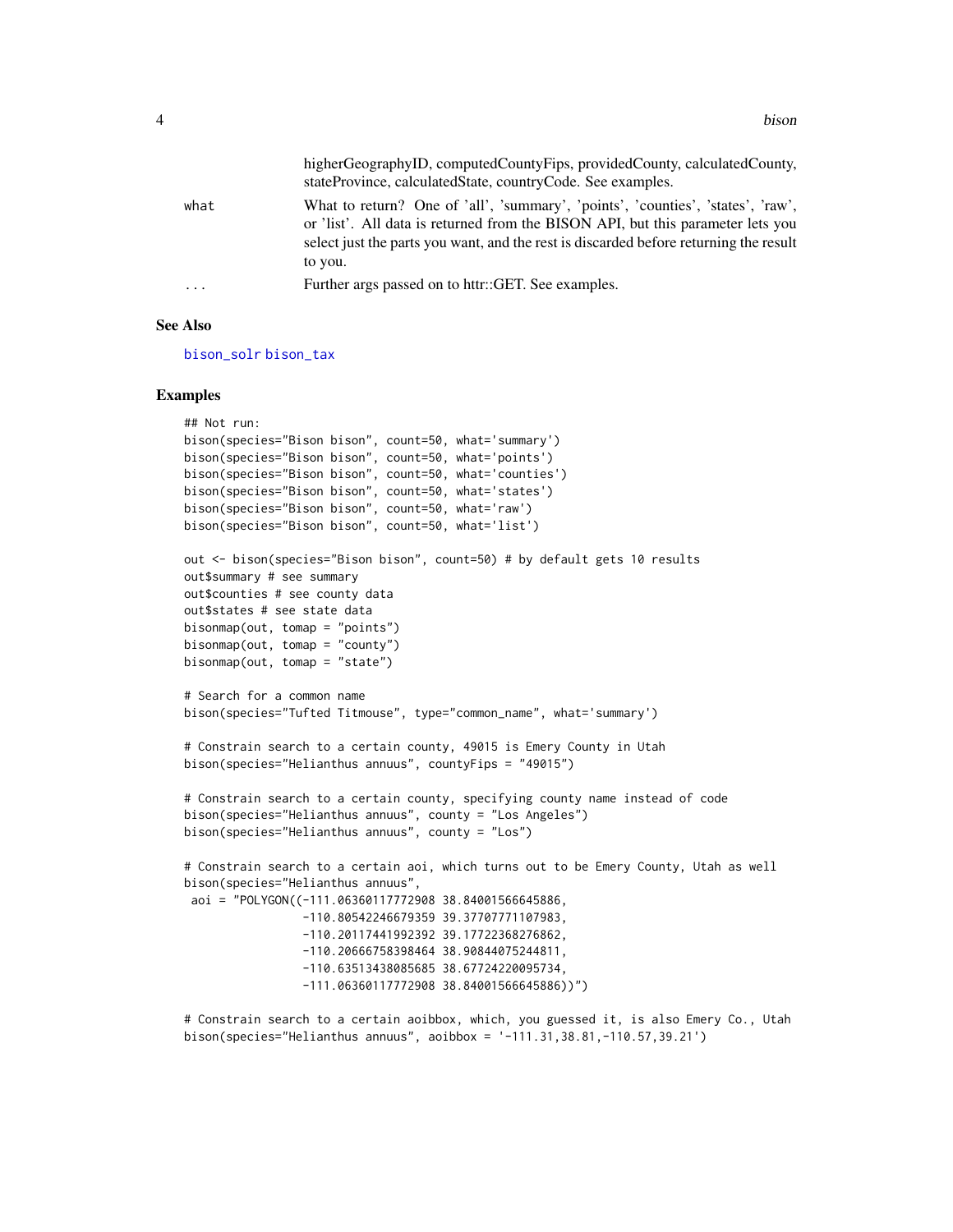#### <span id="page-4-0"></span>bisonmap 50 to 50 million to 10 million to 10 million to 10 million to 10 million to 10 million to 10 million

```
# Taxonomic serial number
bison(tsn=162003)
## If you don't have tsn's, search for a taxonomic serial number
library('taxize')
poa_tsn <- get_tsn('Poa annua')
bison(tsn=poa_tsn)
# Curl debugging and other httr options, some of these examples aren't that useful, but
# are given for demonstration purposes
library("httr")
## get curl verbose output to see what's going on with your request
bison(tsn=162003, count=1, what="points", config=verbose())
## set a timeout so that the call stops after time x, compare 1st to 2nd call
# bison(tsn=162003, count=1, what="points", config=timeout(seconds=1))
# bison(tsn=162003, count=1, what="points", config=timeout(seconds=0.1))
## set cookies
bison(tsn=162003, count=1, what="points", config=set_cookies(a = 1, b = 2))
## set cookies
bison(tsn=162003, count=1, what="points", config=user_agent("rbison"))
# Params - the params function accepts a number of search terms
## Find the provider with ID 318.
bison(params='providerID:("318")')
## Find all resources with id of '318,1902' OR '318,9151', with values separated by spaces.
bison(params='resourceID:("318,1902" "318,9151")')
## Criterion may be combined using the semicolon (';') character, which translates to a logical
## AND operator. Note that field names and values are case sensitive.
bison(params='providerID:("408" "432");resourceID:("14027")')
## Search by basisOfRecord, for specimen types in this case
bison(params='basisOfRecord:(specimen)')
## Search by computedStateFips, 01 for Alabama
bison(params='computedStateFips:01')
## Search by ITIStsn
bison(params='ITIStsn:162003')
## Search by countryCode
bison(params='countryCode:US')
## Search by ITIScommonName
bison(params='ITIScommonName:"Canada goose"')
```

```
## End(Not run)
```
bisonmap *Make map to visualize BISON data.*

#### Description

Make map to visualize BISON data.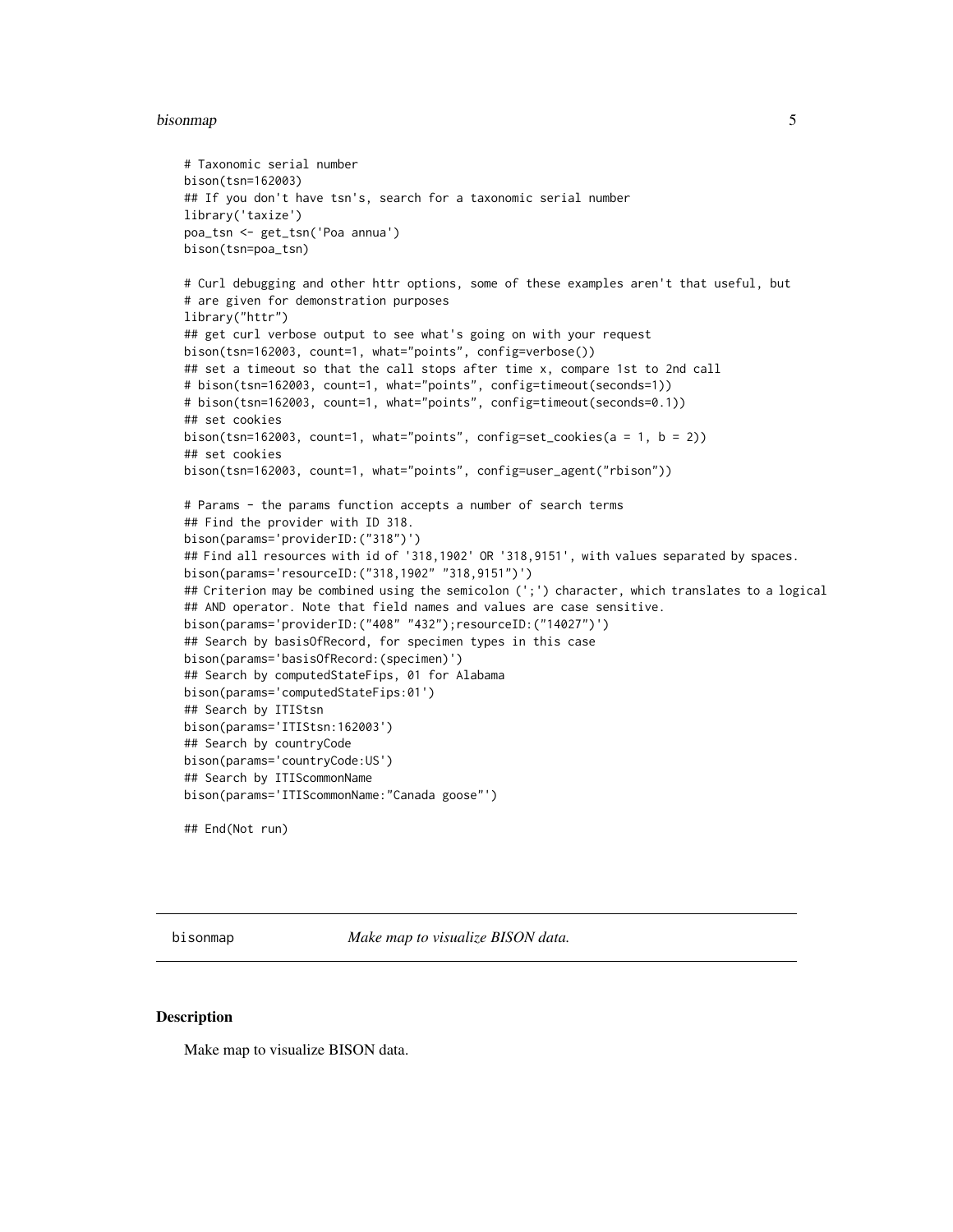#### <span id="page-5-0"></span>Usage

```
bisonmap(input = NULL, tomap = "points", geom = geom_point,
  jitter = NULL, customize = NULL)
## S3 method for class 'bison'
bisonmap(input = NULL, tomap = "points",
  geom = geom_point, jitter = NULL, customize = NULL)
## S3 method for class 'bison_solr'
bisonmap(input = NULL, tomap = "points",
  geom = geom_point, jitter = NULL, customize = NULL)
```
#### Arguments

| input     | Input bison object.                                                                    |
|-----------|----------------------------------------------------------------------------------------|
| tomap     | One of points (occurrences), county (counts by county), or state (counts by<br>state). |
| geom      | geom_point or geom_jitter, not quoted.                                                 |
| iitter    | jitter position, see ggplot2 help.                                                     |
| customize | Pass in more to the plot.                                                              |
|           |                                                                                        |

#### Value

Map (using ggplot2 package) of points on a map.

#### Examples

```
## Not run:
# Using function bison
library("ggplot2")
out <- bison(species="Accipiter", type="scientific_name", count=300)
bisonmap(input=out)
bisonmap(input=out, geom=geom_jitter, jitter=position_jitter(width = 0.3, height = 0.3))
# Using function bison_solr
out <- bison_solr(scientificName='Ursus americanus', rows=200)
bisonmap(out)
## End(Not run)
```
bison\_datause *Get BISON data use agreement details and examples for how to cite data.*

#### Description

Get BISON data use agreement details and examples for how to cite data.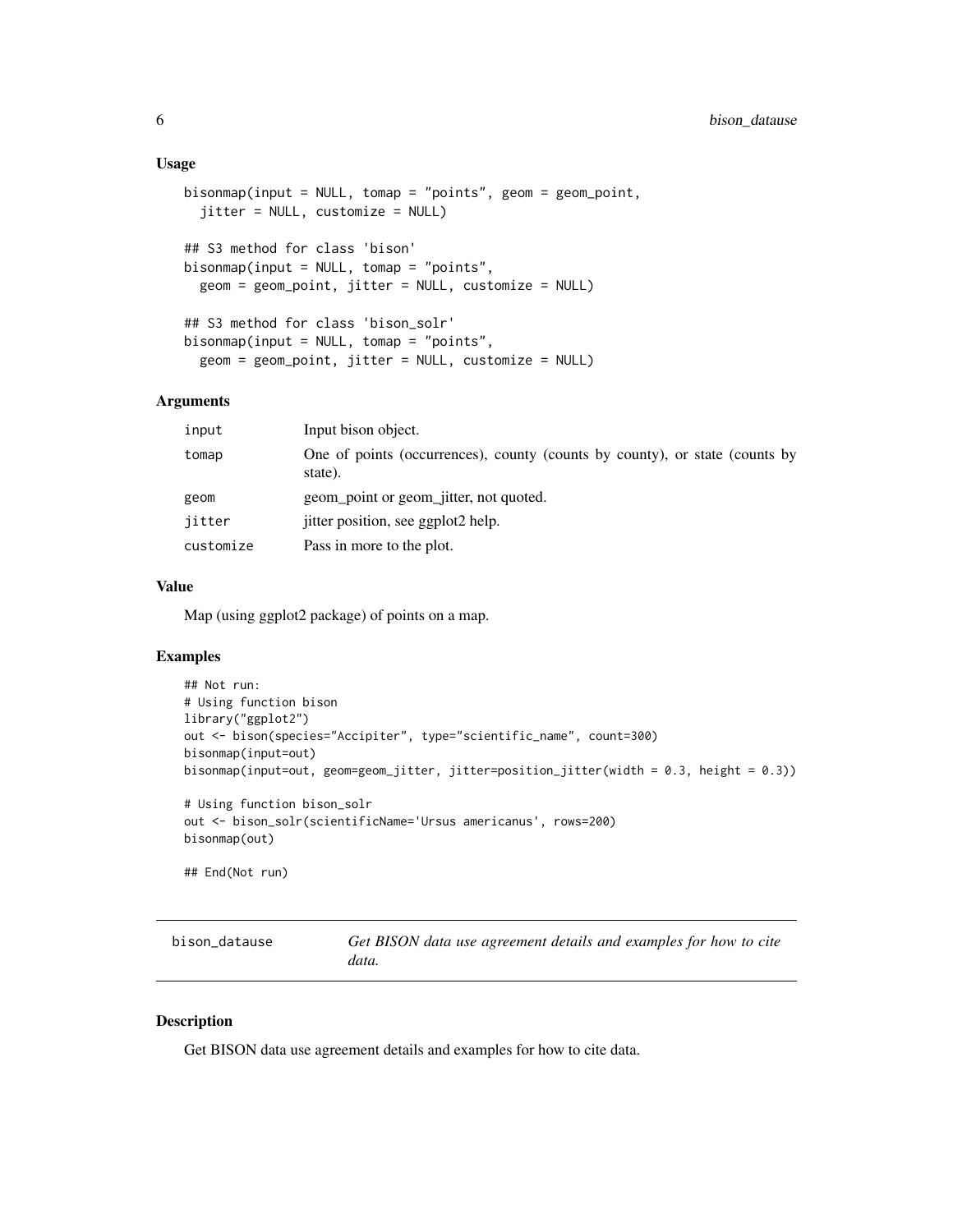<span id="page-6-0"></span>bison\_providers 7

#### Usage

bison\_datause()

bison\_citation()

#### References

<http://bison.usgs.ornl.gov/doc/api.jsp#data>

bison\_providers *Get information about BISON data providers.*

#### Description

Get information about BISON data providers.

#### Usage

bison\_providers(details = FALSE, provider\_no = NULL, ...)

#### Arguments

| details                 | (logical) If TRUE, returns a list of data.frame's for each provider, including their<br>resource details. If FALSE (default), only coarse grained data returned. |
|-------------------------|------------------------------------------------------------------------------------------------------------------------------------------------------------------|
| provider_no             | (numeric) Provider number. If this parameter is provided, details is forced to be<br>FALSE.                                                                      |
| $\cdot$ $\cdot$ $\cdot$ | Further args passed on to httr::GET. See examples in bison                                                                                                       |

#### Value

A data.frame or list of data.frame's

#### Examples

```
## Not run:
head(bison_providers())
head(bison_providers(provider_no=131))
out <- bison_providers(details=TRUE)
out$National_Herbarium_of_New_South_Wales
```
## End(Not run)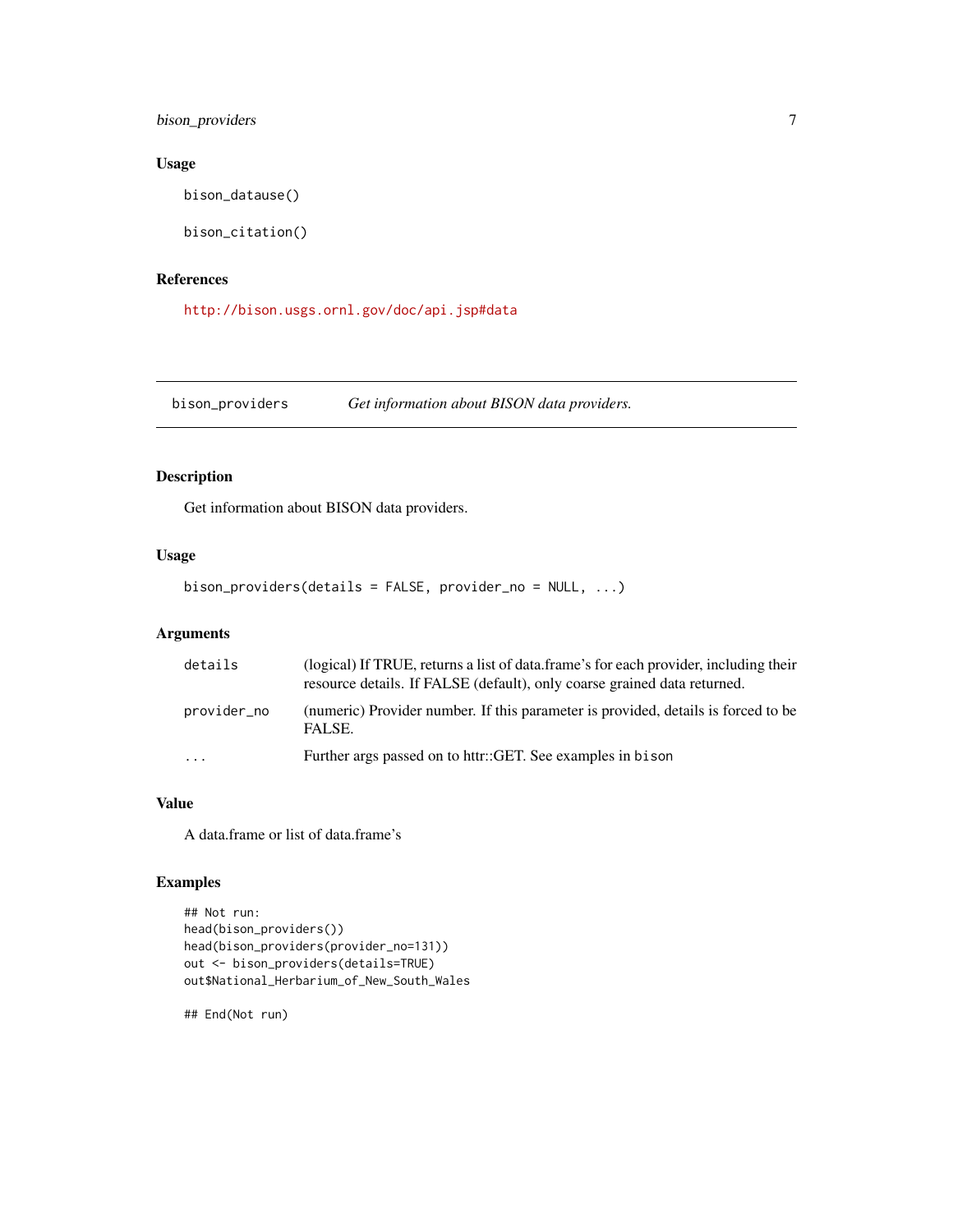<span id="page-7-1"></span><span id="page-7-0"></span>

This fxn is somewhat similar to [bison](#page-2-1), but interacts with the SOLR interface [http://bison.](http://bison.usgs.ornl.gov/doc/api.jsp#solr) [usgs.ornl.gov/doc/api.jsp#solr](http://bison.usgs.ornl.gov/doc/api.jsp#solr) instead of the OpenSearch interface [http://bison.usgs.](http://bison.usgs.ornl.gov/doc/api.jsp#opensearch) [ornl.gov/doc/api.jsp#opensearch](http://bison.usgs.ornl.gov/doc/api.jsp#opensearch), which [bison](#page-2-1) uses.

#### Usage

```
bison_solr(decimalLatitude = NULL, decimalLongitude = NULL, year = NULL,
  providerID = NULL, resourceID = NULL, pointPath = NULL,
  basisOfRecord = NULL, eventDate = NULL, computedCountyFips = NULL,
  computedStateFips = NULL, scientificName = NULL,
  hierarchy_homonym_string = NULL, TSNs = NULL, recordedBy = NULL,
  occurrenceID = NULL, catalogNumber = NULL, ITIScommonName = NULL,
  kingdom = NULL, callopts = list(), verbose = TRUE, ...)
```
#### Arguments

decimalLatitude

Geographic coordinate that specifies the north south position of a location on the Earth surface.

#### decimalLongitude

|                                 | Geographic coordinate that specifies the east-west position of a location on the<br>Earth surface.                                                                                                                                       |
|---------------------------------|------------------------------------------------------------------------------------------------------------------------------------------------------------------------------------------------------------------------------------------|
| year                            | The year the collection was taken.                                                                                                                                                                                                       |
| providerID                      | (character) Unique identifier assigned by GBIF.                                                                                                                                                                                          |
| resourceID                      | (character) A unique identifier that is a concatentation of the provider identifier<br>and the resource id seperated by a comma.                                                                                                         |
| pointPath                       | A dynamic field that contains the location in longitude and latitude followed<br>by the basis of record and an optional Geo (Spatial) precision. Geo (Spatial)<br>precision is an added descriptor when the record is a county centroid. |
| basisOfRecord                   | One of these enumerated values: Observation, Germplasm, Fossil, Specimen,<br>Literature, Unknown, or Living.                                                                                                                             |
| eventDate<br>computedCountyFips | The date when the occurrence was recorded.                                                                                                                                                                                               |
|                                 | County FIPS code conforming to standard FIPS 6-4 but with leading zeros re-<br>moved.                                                                                                                                                    |
| computedStateFips               |                                                                                                                                                                                                                                          |
|                                 | The normalized case sensitive name. For example q=state_code:"New Mexico"<br>will return all of the occurrences from New Mexico.                                                                                                         |
|                                 | scientificName The species scientific name that is searchable in a case insensitive way.                                                                                                                                                 |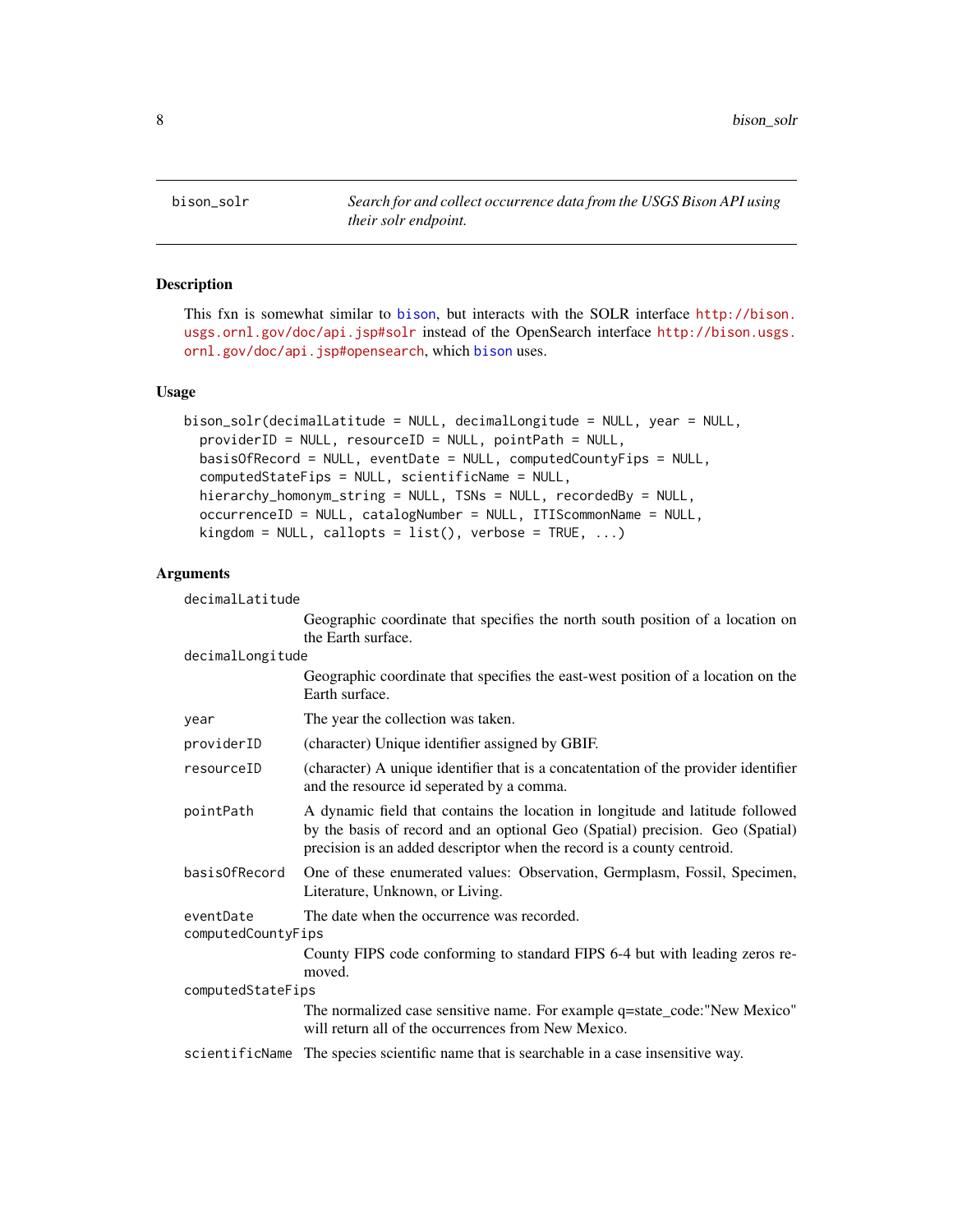#### <span id="page-8-0"></span>bison\_solr 9

| hierarchy_homonym_string |                                                                                                                                                                                                     |  |
|--------------------------|-----------------------------------------------------------------------------------------------------------------------------------------------------------------------------------------------------|--|
|                          | hierarachy of the accepted or valid species name starting at kingdom. If the<br>name is a taxonomic homonym more than one string is provided seperated by<br>$\cdot$ , $\cdot$                      |  |
| <b>TSNs</b>              | Accepted or valid name is provided. If the name is a taxonmic homonym more<br>than one TSN is provided.                                                                                             |  |
| recordedBy               | Individual responsible for the scientific record.                                                                                                                                                   |  |
| occurrenceID             | Non-persistent unique identifier.                                                                                                                                                                   |  |
| catalogNumber            | Unique key for every record (occurrence/row) within a dataset that is not ma-<br>nipulated nor changed (nor generated, if not provided) during the data ingest.                                     |  |
| <b>ITIScommonName</b>    | Common name(s) from ITIS, e.g. "Canada goose"                                                                                                                                                       |  |
| kingdom                  | Kingdom name, from GBIF raw occurrence or BISON provider.                                                                                                                                           |  |
| callopts                 | Further args passed on to httr::GET for HTTP debugging/inspecting. In bison,<br>bison_providers, and bison_stats,  is used instead of callopts, but<br>is used here to pass additional Solr params. |  |
| verbose                  | Print message with url (TRUE, default).                                                                                                                                                             |  |
| $\cdots$                 | Additional SOLR query arguments. See details.                                                                                                                                                       |  |

#### Details

Some SOLR search parameters:

- fl Fields to return in the query
- rows Number of records to return
- sort Field to sort by, see examples
- facet Facet or not, logical
- facet.field Fields to facet by

You can also use highlighting in solr search, but I'm not sure I see a use case for it with BISON data, though you can do it with this function.

For a tutorial see here [http://lucene.apache.org/solr/3\\_6\\_2/doc-files/tutorial.html](http://lucene.apache.org/solr/3_6_2/doc-files/tutorial.html)

#### Value

An object of class bison\_solr - which is a list with slots for number of records found (num\_found), records, highlight, or facets.

#### See Also

[bison\\_tax](#page-10-1) [bison](#page-2-1)

The USGS BISON Solr installation version as of 2014-10-14 was 4.4.

#### Examples

```
## Not run:
bison_solr(scientificName='Ursus americanus')
```
## End(Not run)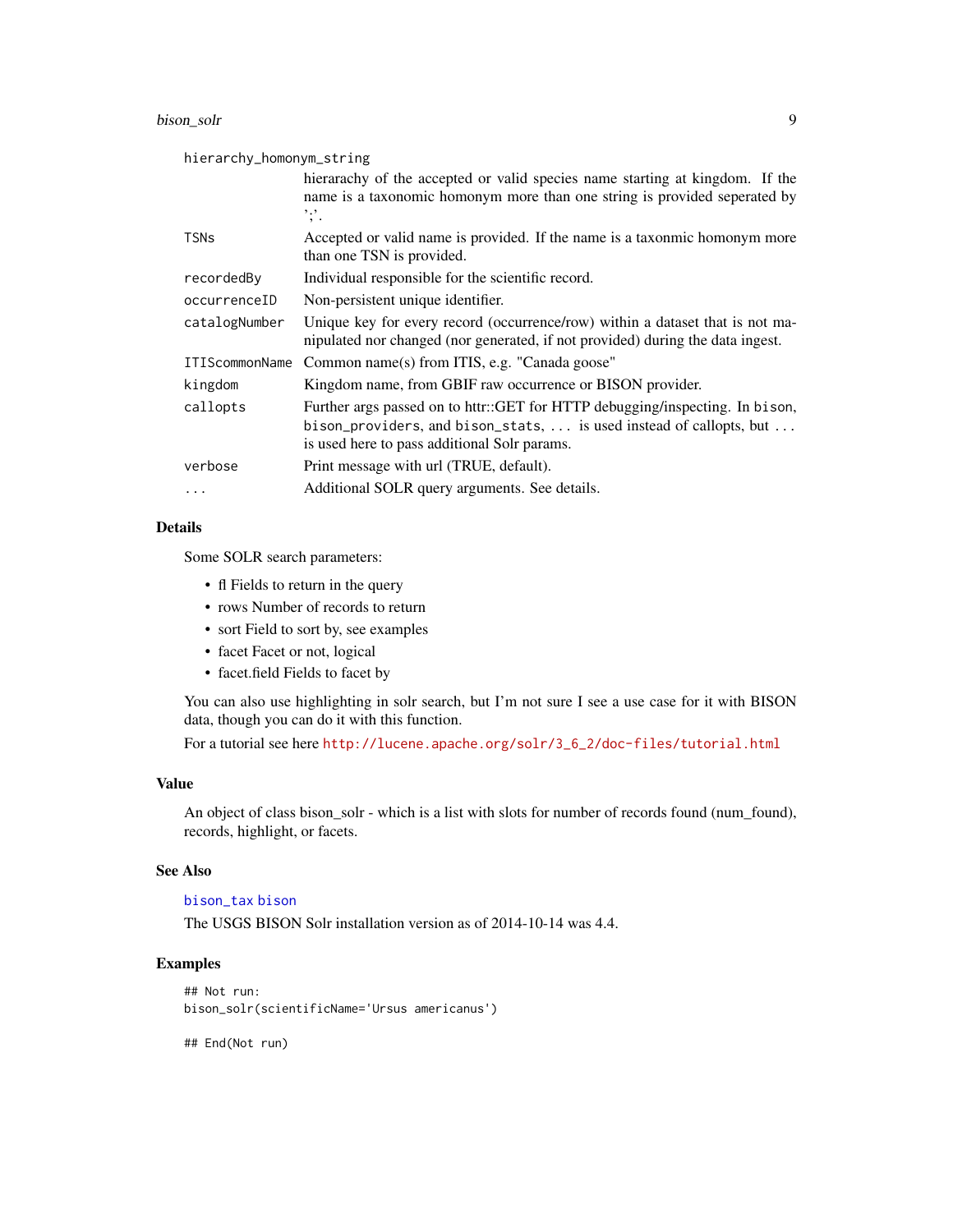<span id="page-9-0"></span>

Get statistics about BISON downloads.

#### Usage

```
bison_stats(what = "stats", \ldots)
```
#### Arguments

| what                    | (character) One of stats (default), search, downnload, or wms. See Details. |
|-------------------------|-----------------------------------------------------------------------------|
| $\cdot$ $\cdot$ $\cdot$ | Further args passed on to httr::GET. See examples in bison                  |

#### Details

For the 'what' parameter:

- stats Retrieve all data provider accumulated statistics.
- search Retrieve data provider statistics for BISON searches.
- download Retrieve data provider statistics for data downloads from BISON.
- wms Retrieve data provider statistics for BISON OGC WMS tile requests.

#### Value

A list of data frame's with names of the list the different data sources

#### Examples

```
## Not run:
out <- bison_stats()
out <- bison_stats(what='search')
out <- bison_stats(what='download')
out <- bison_stats(what='wms')
out$Arctos
out$Harvard_University_Herbaria
out$ZooKeys
```
## End(Not run)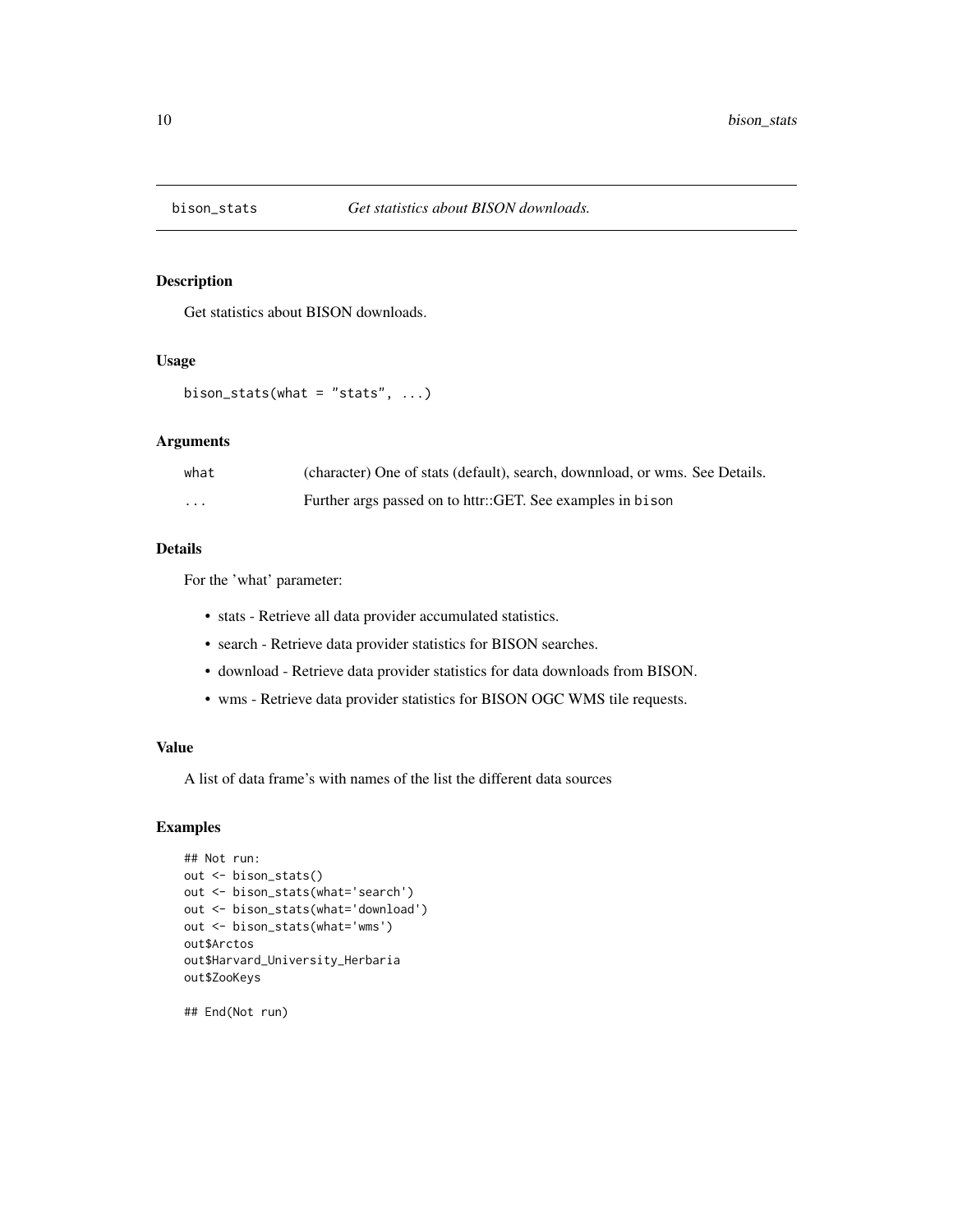<span id="page-10-1"></span><span id="page-10-0"></span>

See the SOLR documentation here <http://lucene.apache.org/solr/> for other parameters you can use.

The following two methods are possible, as far as I know you can only use one at a time:

- vernacularName The species specific common names that is searchable in a case insensitive way.
- scientificName The species scientific name that is associated with a common name that is searchable in a case insensitive way.

#### Usage

```
bison_tax(query, method = "vernacularName", exact = FALSE, parsed = TRUE,
  callopts = list(), ...)
```
#### Arguments

| query    | Name to search for. Required.                                                                                                                                                                       |
|----------|-----------------------------------------------------------------------------------------------------------------------------------------------------------------------------------------------------|
| method   | The field to query by. See description below for details.                                                                                                                                           |
| exact    | Exact matching or not. See examples. Defaults to FALSE.                                                                                                                                             |
| parsed   | If TRUE (default) creates data frame of names data output. Otherwise, a list.                                                                                                                       |
| callopts | Further args passed on to httr::GET for HTTP debugging/inspecting. In bison,<br>bison_providers, and bison_stats,  is used instead of callopts, but<br>is used here to pass additional Solr params. |
| $\cdots$ | Further solr arguments passed in to the query. See examples below.                                                                                                                                  |

#### Value

A list.

#### See Also

[bison\\_solr](#page-7-1) [bison](#page-2-1)

#### Examples

```
## Not run:
# All taxa
bison_tax("*:*")
```
# Some example calls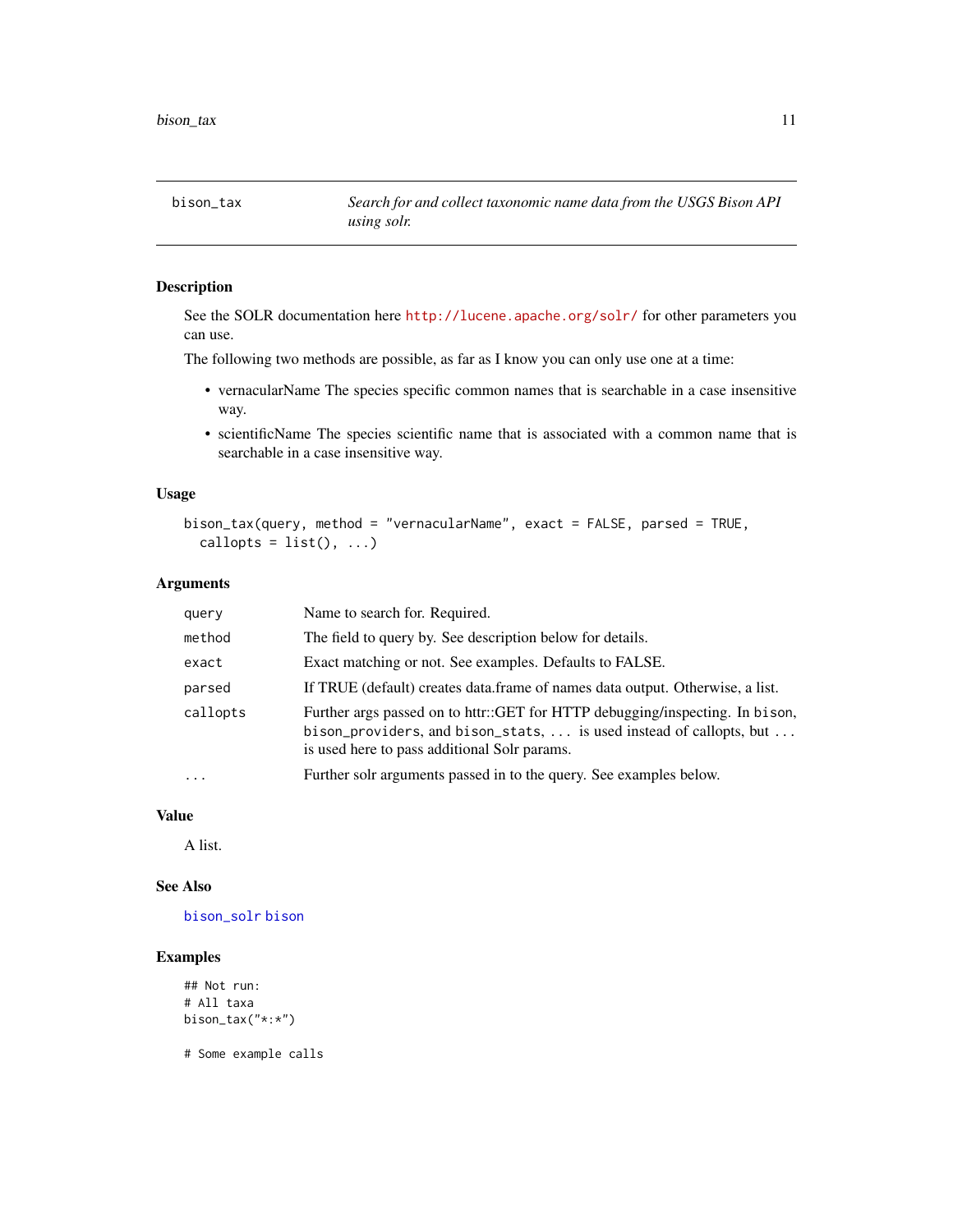```
bison_tax(query="*bear")
bison_tax(query="Helianthus", method="scientificName")
# Exact argument, here nothing found with latter call as '*bear' doesn't exist,
# which makes sense
bison_tax(query="*bear", exact=FALSE)
bison_tax(query="*bear", exact=TRUE)
# Using solr arguments (not all Solr arguments work)
## Return a certain number of rows
bison_tax(query="*bear", method="vernacularName", rows=3)
## Return certain fields
bison_tax(query="*bear", method="vernacularName", fl='vernacularName')
# Curl options
library("httr")
bison_tax(query='*dolphin', callopts=verbose())
## End(Not run)
```
fips *Fips codes for states and counties*

#### Description

Fips codes for states and counties

is.bison *Check if object is of class bison*

#### Description

Check if object is of class bison

#### Usage

is.bison(x)

#### Arguments

x input

<span id="page-11-0"></span>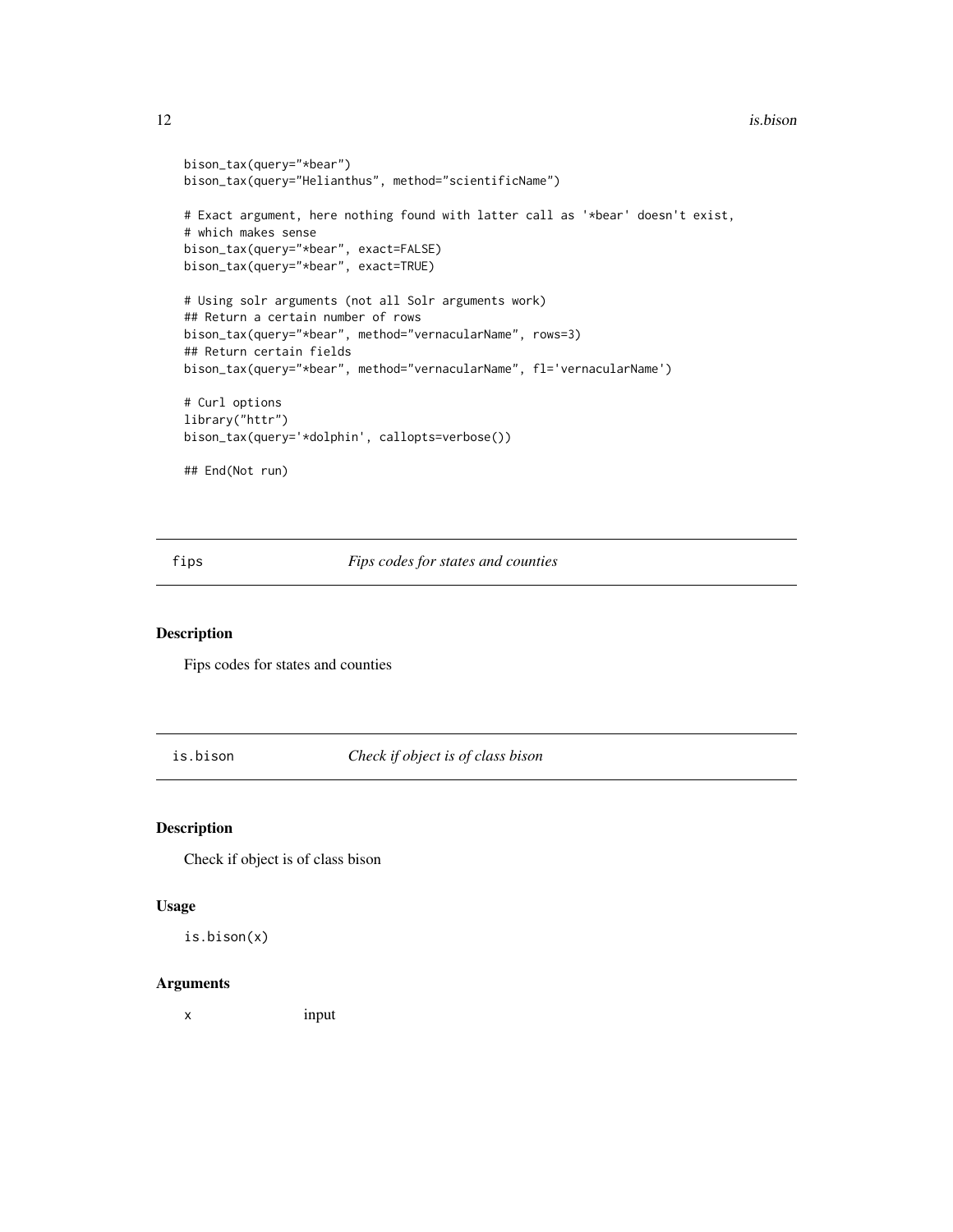<span id="page-12-0"></span>

Check if object is of class bison\_solr

#### Usage

is.bison\_solr(x)

# Arguments

x input